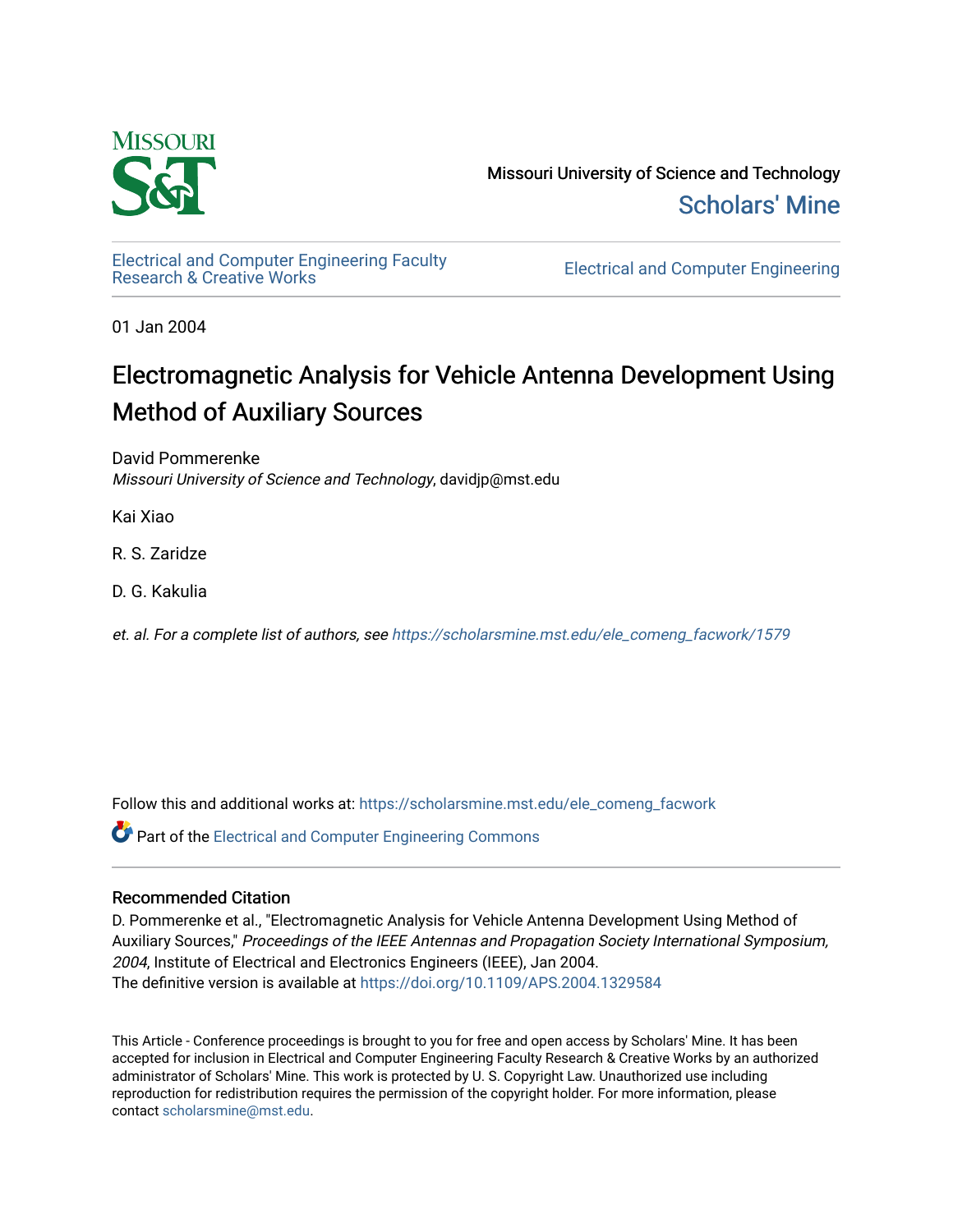## **Electromagnetic Analysis for Vehicle Antenna Development Using Method of Auxiliary Sources**

*R.* **S.** *Zaridze\*, D. G. Kakulia, K. N. Tavzarashvili, G. N. Ghvedashvili Tbilisi State University, 3 Chavchavaa'ze Ave, 380028, Tbilisi, Georgia Tel.: +995 32 290821, fax: +995 32 29084.i. e-mail: lae@access.sanet.ge D. P. Pommerenke, Kai Xiao University of Missouri Rolla, I870 Miner Circle, Rolla, MO 65409, USA Tel. 573 341 45 31, e-mail[: pommerenke@ece.umr.edu](mailto:pommerenke@ece.umr.edu)* 

**Abstract** - In paper [l] the electromagnetic analysis of large semi-open structures like vehicles was presented formulated as scattering problem, illuminated by a wide range of incident EM fields. The effect of resonances within the semi-open structure on the RCS, near fields and pattem of reradiated fields had been shown. In this paper the interaction of the entire semi-open structure on the performance of an antenna is considered together with the investigation of near field distributions inside the cavity. The Method of Auxiliary Sources (MAS) *[2]* is utilized. For a simple geometry the results are compared to measurements.

**Introduction.** Antennas are often placed in environments where their interaction with surrounding objects affects the overall performance. In some cases the position of objects in the vicinity is not stabile, further the object may have very special frequency characteristics, which substantially effects on the performance of the antenna. This is especially true in automotive applications where the car's body, cavity of the car with its strong resonant properties as well as other components of the vehicle influence on performance of the antenna. Therefore, it is important to consider interaction of all of these parts with the antenna and to solve this complex electrodynamics problem together. In **[3]** the electromagnetic coupling effects on an antenna in a simple common conducting cavity are studied theoretically and experimentally. "Experimentally it is observed that at the resonant frequencies of the cavity the input resistance of the antenna attains values two or three orders of magnitude higher than that at frequencies away from resonance. It is shown via theoretical analysis that the input resistance of the antenna measured at resonant frequencies of the cavity is not merely the loss resistance desired in computing the antenna efficiency, but is actually the sum of the loss resistance of the antenna and the coupling resistance between the antenna and cavity. This coupling effect is demonstrated quantitatively by numerical computations for dipole

0-7803-8302-8/04/\$20.00 @2004 IEEE 185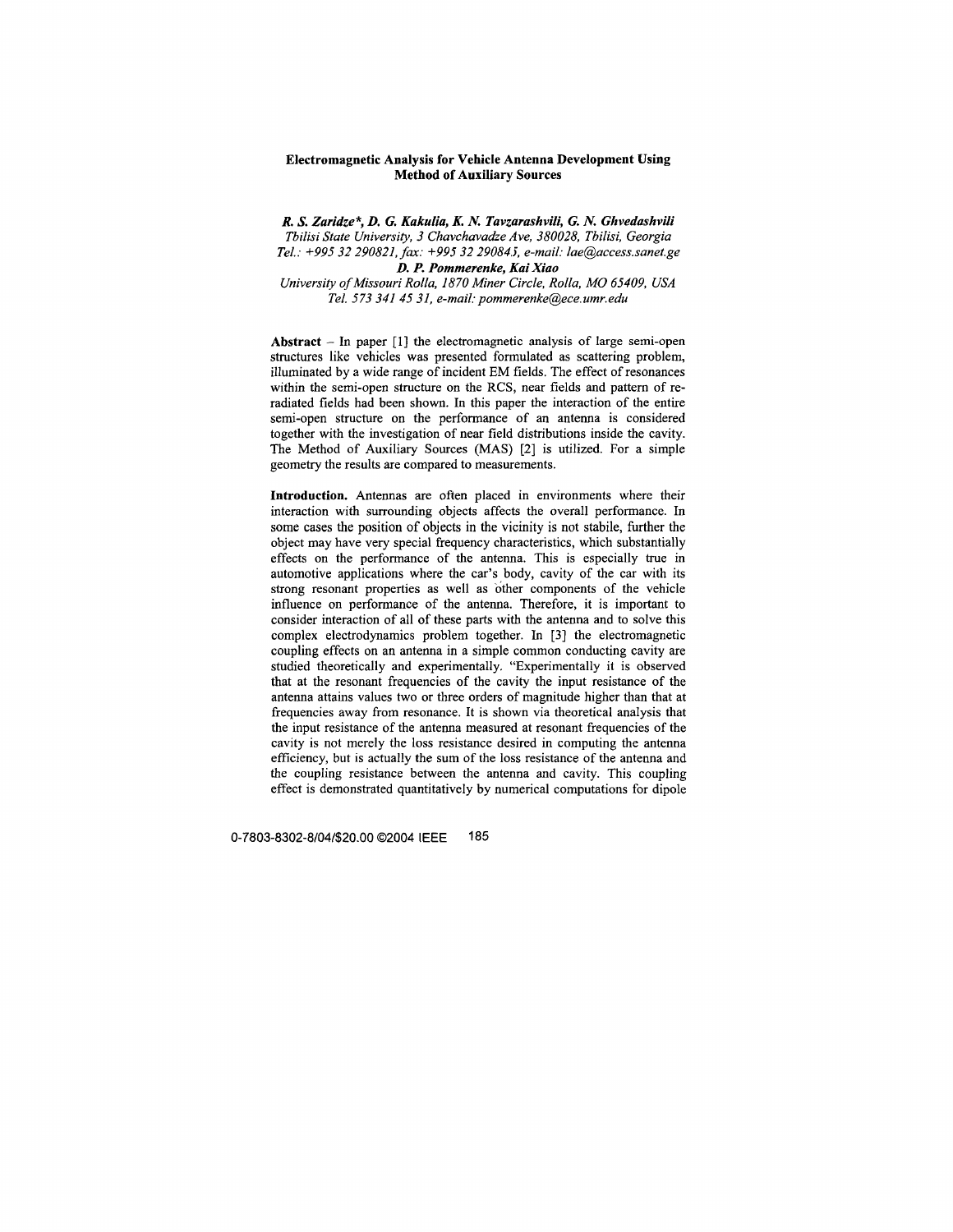and monopole antennas". *So,* it is a prime concern for antenna designers to consider mutual interaction and the impact on functionality of the antennas resonant properties with the cavity of the vehicle. **MAS** allow solving such distributed, complex problems and also easy calculating near field, which helps to follow to antenna energy flow. Besides, the numerical calculation of near fields inside vehicles has two main practical applications: a) To assess human exposure to RF and microwave fields; b) predict electromagnetic compatibility (EMC) and interference (EMI).

**Results of investigation.** Performed work consists of several parts. In the first part, it was build 3-D resonant object with cavity like the cub box with some apertures see fig. 1. The box was made of square sheet copper of 11  $*$ 11 inches (27.9 cm \* 27.9 cm) in size. The size of the big aperture is 24 cm \* 24 cm, as shown in figure. The size of the small open narrow cut is 3 cm \* 20 **qm,** as shown in figure. The wire as antenna for excitation is 20 cm long, and 5 cm away from the body of the box, with a radius of 1.0 mm. located inside the box opposite to the big aperture and was excited with a coaxial port from outside of the box. The S11 has been measured using **an**  HP 8753 network analyzer in a pretty wide range of frequencies. The same system of the cavity was simulated on the computer and appropriate results of simulation and measurements are presented in the fig. 2. **A** good comparison of measurement to simulation based on **MAS** algorithm software has been achieved. After validate results of numerical simulations, in contrast to smooth geometry in [1], new type of geometry of the car, like jeep, was investigated. With a vehicle antenna (see fig.3.) for the frequencies ranging from 0.1-1 .GHz. was investigated. A numerical study of EMC/EMI problems related to the resonance enhancement of the EM field inside vehicles, its possible influence on the passengers and on the inner sensitive electronic devices is given.

The calculated resonance characteristics - integrated radar cross-section (IRCS) were obtained in a wide frequency range. The high values of reradiated field on some frequencies correspond to the resonances of the car cavities. Density and values of re-radiated and standing wave fields on such resonances sharply increase at high frequencies. Investigations of some particular cases have been performed allowing tracking the process of eigen-field forming inside the cavity. The formation and creation of new directional lobs in the pattern at the point of resonance frequency of the cavity - appearance of new spectral component in a far field is given. **So,**  the **MAS** methodology allows determining and analyzes the basic characteristics of the 3D cavity - eigen-field and eigne-values and estimating efficiency of the antenna at the same time. In fig.4 and fig. 5. we present result of calculation of the radiation pattern and resonant near field in case of *ka* is equal 20, where *k* is wave number and *a* is the radius of the

186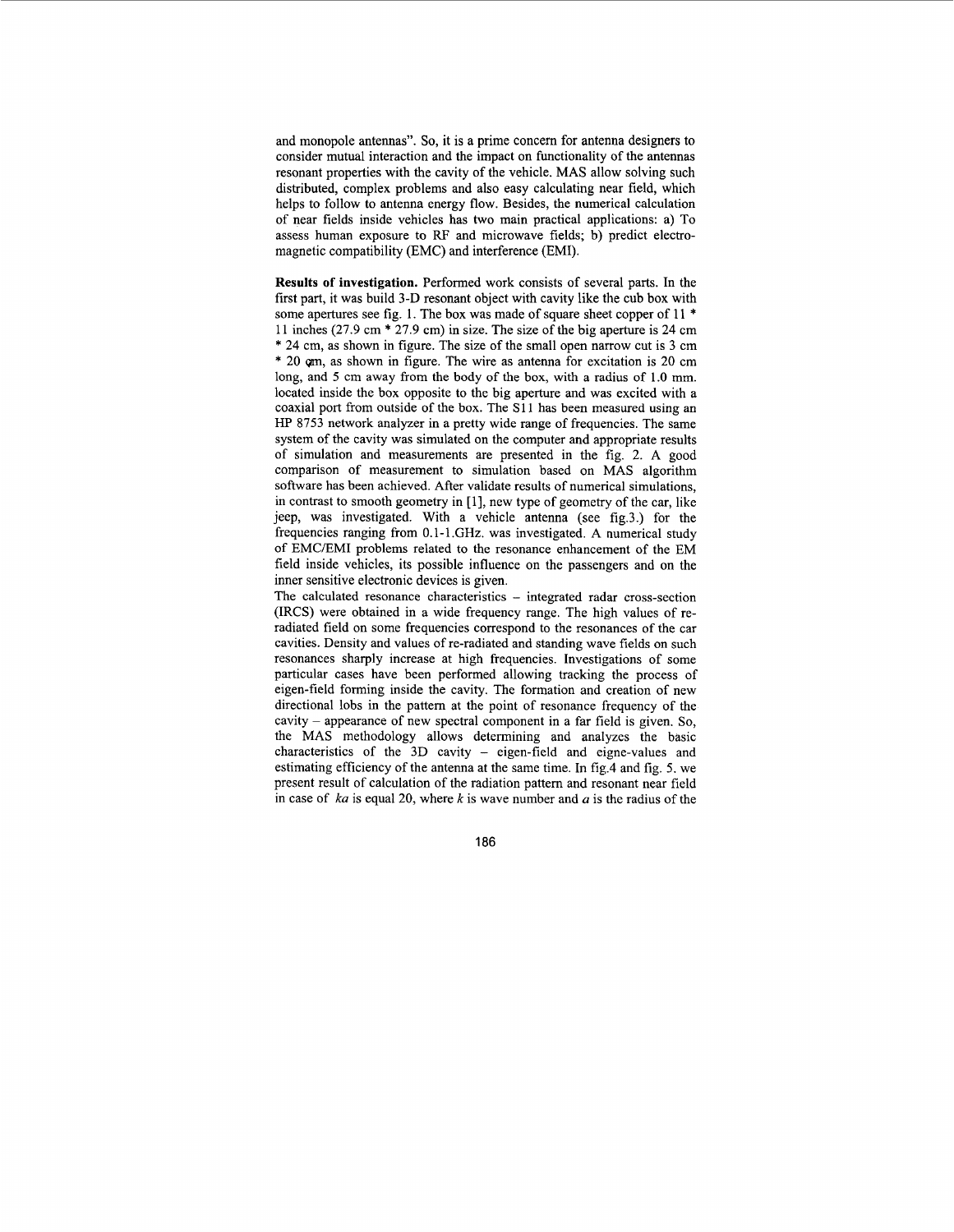circumscribed sphere. Consideration of the conducted ground surface is taken in the constructed algorithm also.

#### **Conclusion.**

In this article the enhanced electromagnetic field at resonance frequencies inside the vehicle model was investigated. Some analyses done how could create an undesirable influence on the passengers' health as well as on the sensitive electronic systems inside the vehicle.

A software package, having user friendly GUI has been developed, allowing easily perform changes in geometries of the objects, to construct complicate distributed structures an easy way and to solve the problems and analyze similar electrodynamics properties.

## **Acknowledgment.**

We would like to thank the US Civil Research and Developed Foundation (CRDF # 3321) for sponsoring part of this work related to electrodynamic calculations of complex structures.

#### REFERENCES:

1. R. Zaridze, D. Kakulia, K. Tavzarashvili, **G.Z.** Chelidze, D. Pommerenke, K. Xiao. "Electromagnetic Analysis of the Large Semi Open Structures using Method of Auxiliary Sources". 2003 IEEE International Antennas and Propagation Symposium and USNC/CNC/URSI North American Radio Science Meeting, June 22-27, 2003, Columbus, OH, USA. IEEE Catalog #03CH37450C

2. R. Zaridze, G. Bit-Babik, K. Tavzarashvili, N. Uzunoglu, D. Economou. "Wave Field Singularity Aspects Large-Size Scatterers and Inverse Problems." IEEE Transactions on Antennas and Propagation, vol. 50, No. 1, January 2002, p. 50-58.

3. *Y* Huang, R. Narayanan, G. Kadambi, Electromagnetic Coupling Effects on the Cavity Measurement of Antenna Efficiency, IEEE Trans. on Antenna and Propagation, v.51, No.11, pp.3064-3071